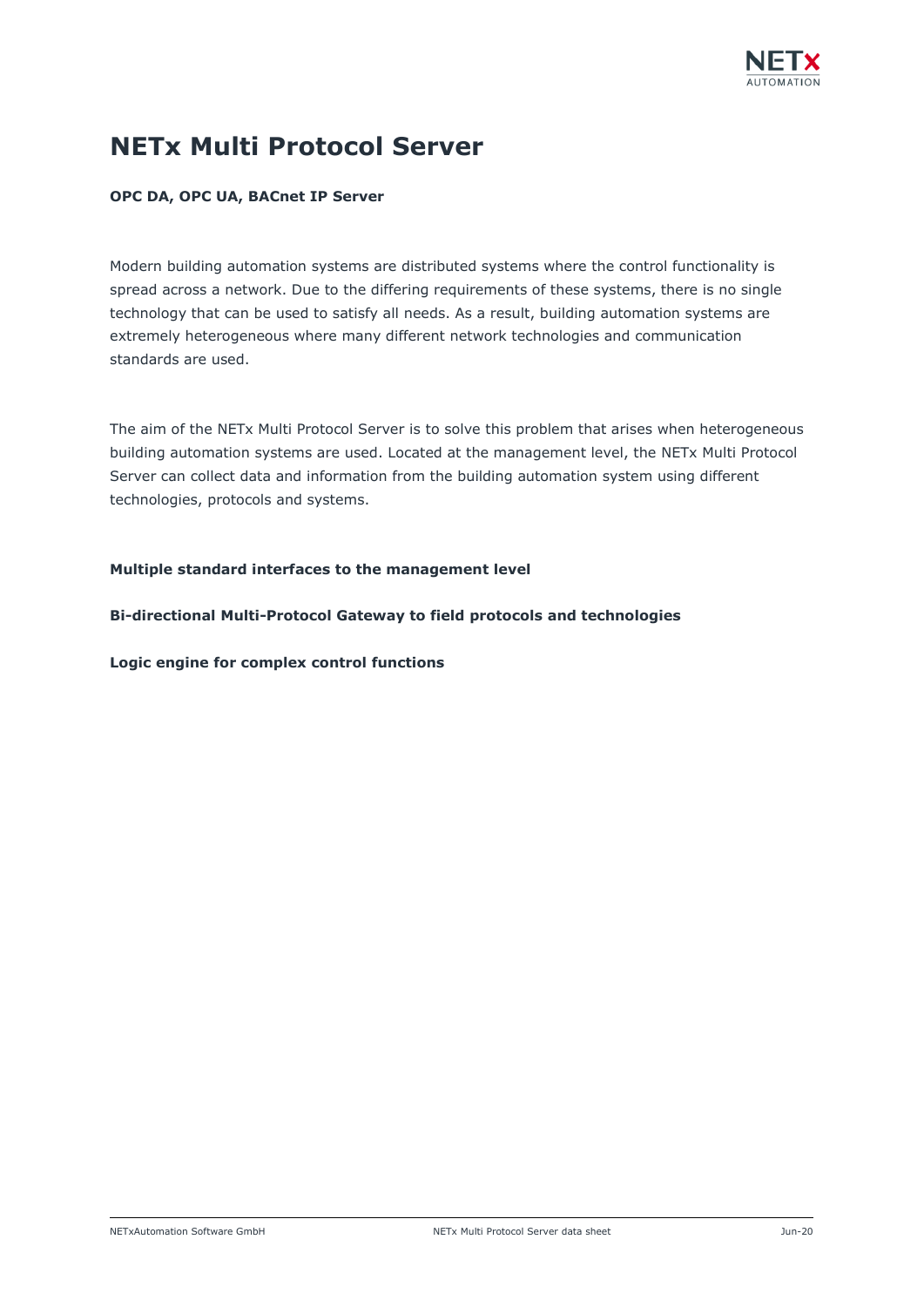

## **Functions**

### **Multi-protocol gateway (Integration of different protocols and technologies)**

### **Interfaces to the management level**

### **OPC**

- OPC DA and OPC UA interface for connection to any clients for management and visualization tasks
- Access of the clients to homogeneous data point view

### **BACnet**

- BACnet/IP interface for creating BACnet objects (NETx Multi Protocol Server acts as BACnet device)
- Access of (third party) BACnet/IP clients to data points (e.g. KNX, Modbus, …) of the NETx Multi Protocol Server
- Transfer of data point values to third party vendor BMS systems
- COV subscription is supported
- Automatic or manual selection of objects possible

### **oBIX and other Web Service Interfaces for IoT**

- Standardized, open web service interface for home and building automation
- RESTful web service based on http and XML
- Connection to third party systems
- oBIX 1.1 interface supporting HTTP binding and XML encoding
- Supports HTTPS (TLS 1.2) and HTTP basic authentication
- Support for oBIX watches
- Conform to KNX Web Services which provide the possibility to use the NETx Multi Protocol Server as a standard conform KNX Web Service gateway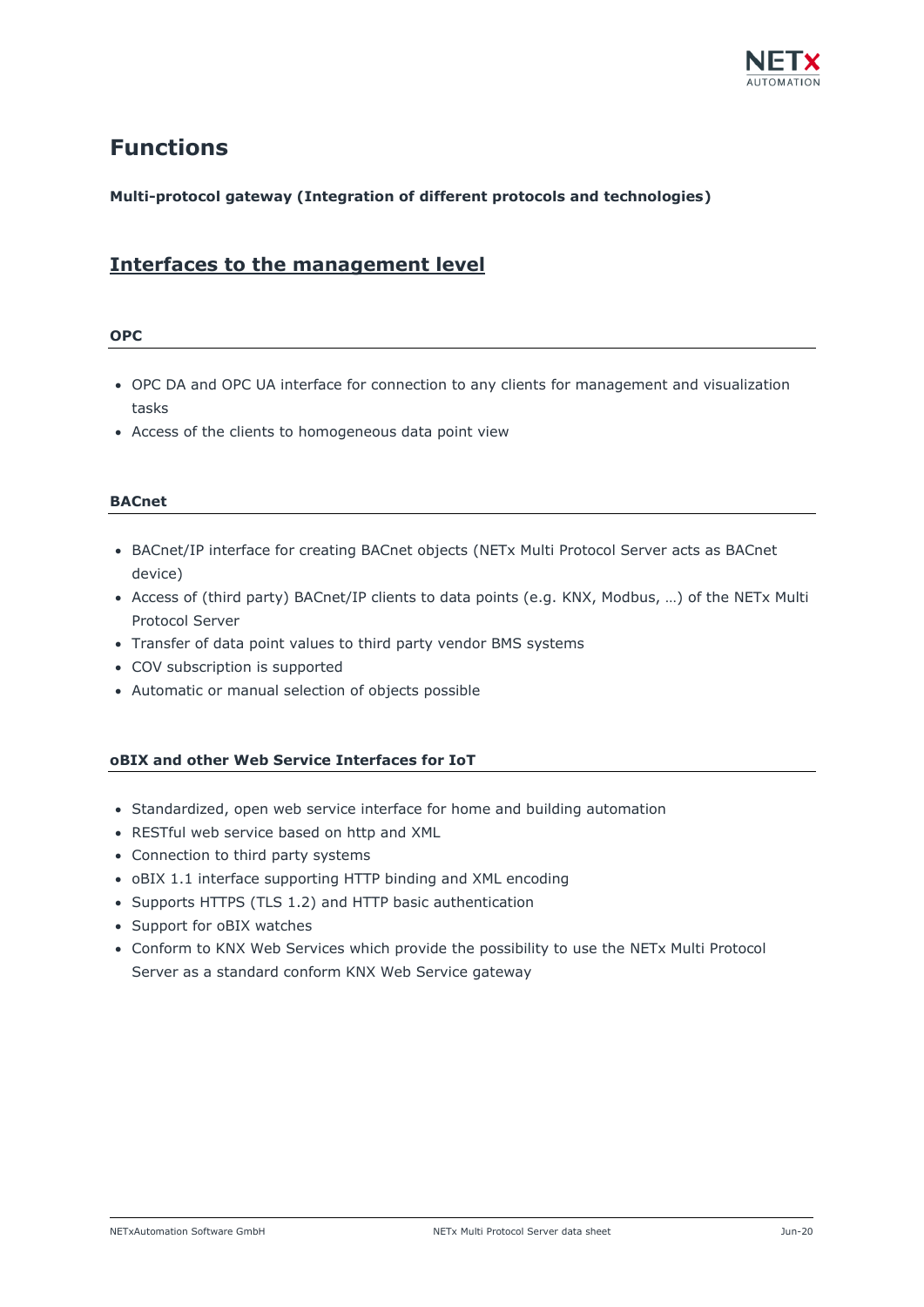

### **Interfaces to the field/automation level**

- Bi-directional data exchange between different protocols and technologies
- Integration of open protocols like KNX, BACnet, Modbus, OPC, SNMP, MQTT
- Integration of application-specific systems like Oracle Fidelio/Opera, Protel, Infor, VingCard, Kaba or Salto
- Other interfaces via embedded script engine or .NET API possible
- Automatic conversion for different data types
- Manual conversion via integrated Xlogic engine

### **KNX**

- Integration of KNX data points over KNXnet/IP tunneling protocol
- Integration of KNX networks using any KNXnet/IP routers and interfaces
- All KNX DPTs are supported
- Easy import from ETS 4 and 5 using the NETx BMS
- ESF-import-export for older ETS3 projects

### **BACnet**

- Integration of BACnet data points over BACnet/IP client protocol
- Integration of other BACnet media (e.g. BACnet MS/TP devices) over BACnet/IP router possible
- Automatic discovery of BACnet devices via BACnet Explorer
- Besides standard functions COV, BBMD and proprietary BACnet object types are supported
- More details **BACnet PIC at www.netxautomation.com**

### **Modbus**

- Integration of Modbus data points (coils, discrete inputs, holding registers, input registers) over Modbus/TCP client interface
- Additionally, native Modbus/RTU over TCP and UDP is supported
- Connection to Modbus RTU devices with IP network over IP-to-RS485 converters possible

### **SNMP**

- Support of SNMP V1, V2 and V3
- Cyclic polling over OID,
- Support of SNMP Traps
- Writing of SNMP objects and SNMP device monitoring
- Monitoring hardware (e.g. printer and servers) in offices or computing centers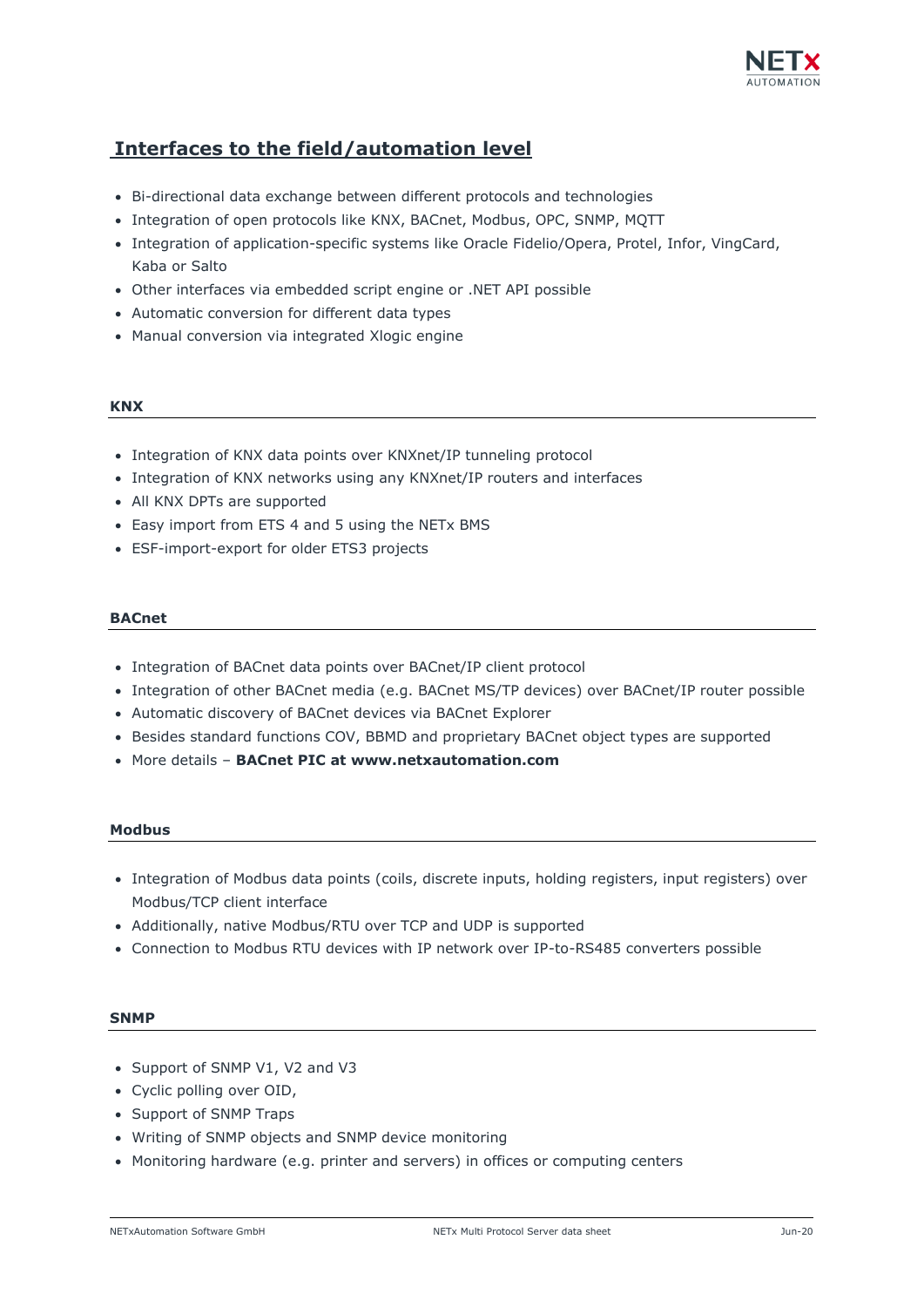

### **OPC DA**

- Integration of data points of third party OPC servers (e.g. fire detection)
- Explorer for simple data import available
- Data exchange with different systems possible

## **Data import**

### **KNX data import from ETS 5 project**

### **NETx BMS App Secure**

Import of the whole KNX project incl. all meta information with NETx BMS App Secure KNX group addresses, KNXnet/IP router and interfaces, Security information for secure KNXnet/IP routers and interfaces, ETS project structure incl. network topology (areas, lines, devices and communication objects), Building and trade view, Export of all KNX data point types (KNX DPTs), Export of the configuration of KNX/DALI gateways for NETx LaMPS Module

- NETx BMS App Secure recognizes the configured IP addresses of the KNXnet/IP routers and interfaces
- Automatic assignment of KNX group addresses to KNXnet/IP routers and interfaces
- Integration of multiple ETS projects in one project possible
- Multiple use of the same group addresses is supported (extension of the group address by the IP address of the KNXnet/IP router or interface)
- Available for ETS5
- The NETx BMS App Secure can be downloaded separately [\(http://www.netxautomation.com/netx/en/products/tools\)](http://www.netxautomation.com/netx/en/products/tools)

### **Import data points (BACnet Objects) from connected BACnet devices**

- The BACnet Explorer is an online discovery tool for discovering BACnet devices and their objects
- Easy import of BACnet configuration data
- The BACnet Explorer is included in the NETx Multi Protocol Server by default

### **Import of OPC data**

- Import of OPC data with integrated Cluster Explorer from other OPC servers or other NETx Multi Protocol Servers
- Data point synchronization per mouse click without deeper understanding of the internal data structure of the server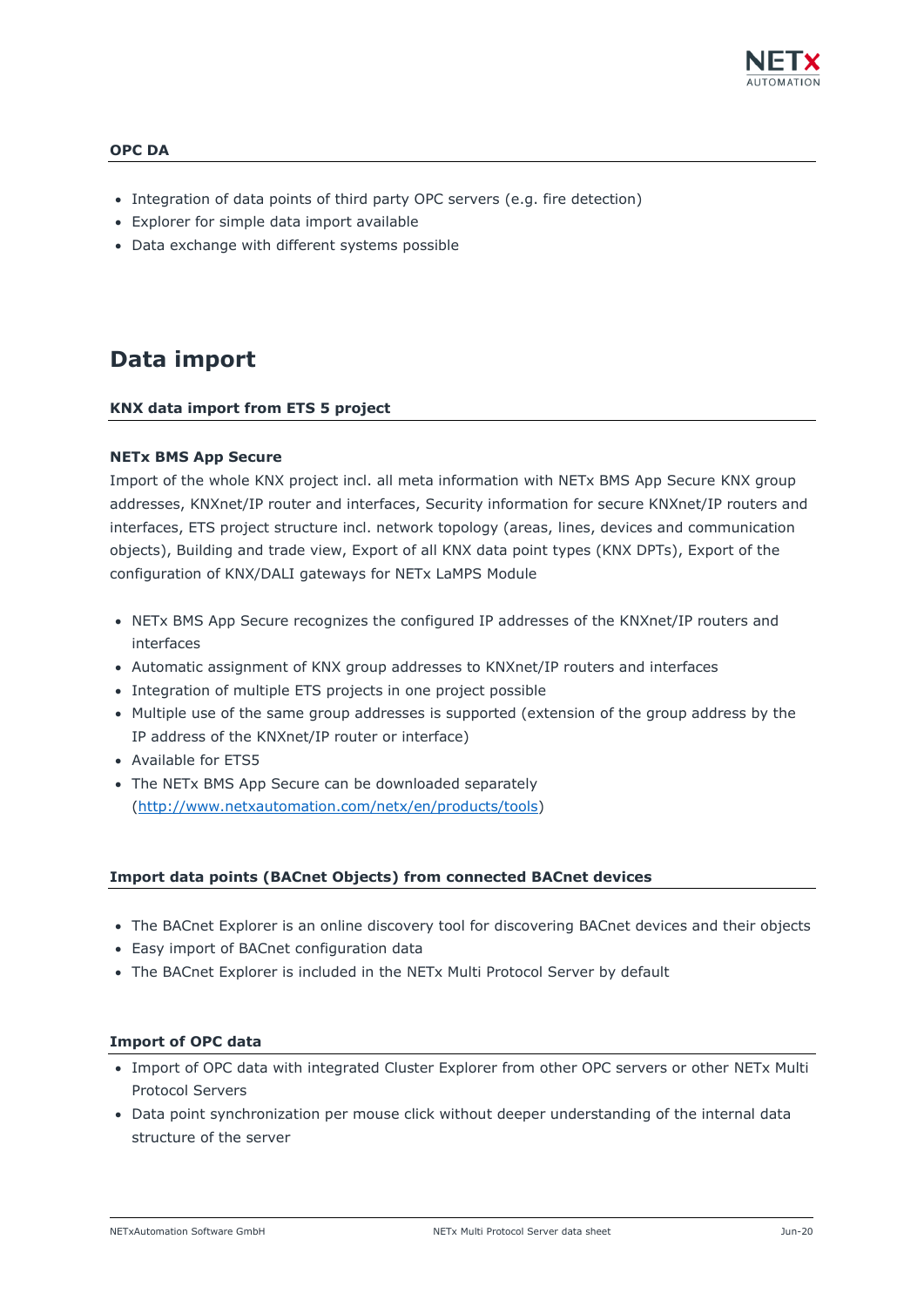

### **Monitoring and Analysis**

- NETx Multi Protocol Server runs as Windows service
- Configuration and maintenance within NETx Core Studio
- Displaying data points (incl. values and properties) as item tree
- Changing data points during run-time possible
- Telegram monitor for monitoring field devices and for analyzing network traffic

### **Adding extended control functionality**

- Adding new functionalities with graphical function block programming (XLogic Editor) or embedded LUA Script engine
- Ready for use control logics included
- Creating virtual data points and specific data structure possible

### **Clustering**

- Defining a NETx Multi Protocol Server hierarchy combined with other NETx MP Servers or NETx BMS Platform.
- Exchange of data points between sub servers via Wide Area Network (WAN) possible
- Integration of sub data points in a central main server is supported